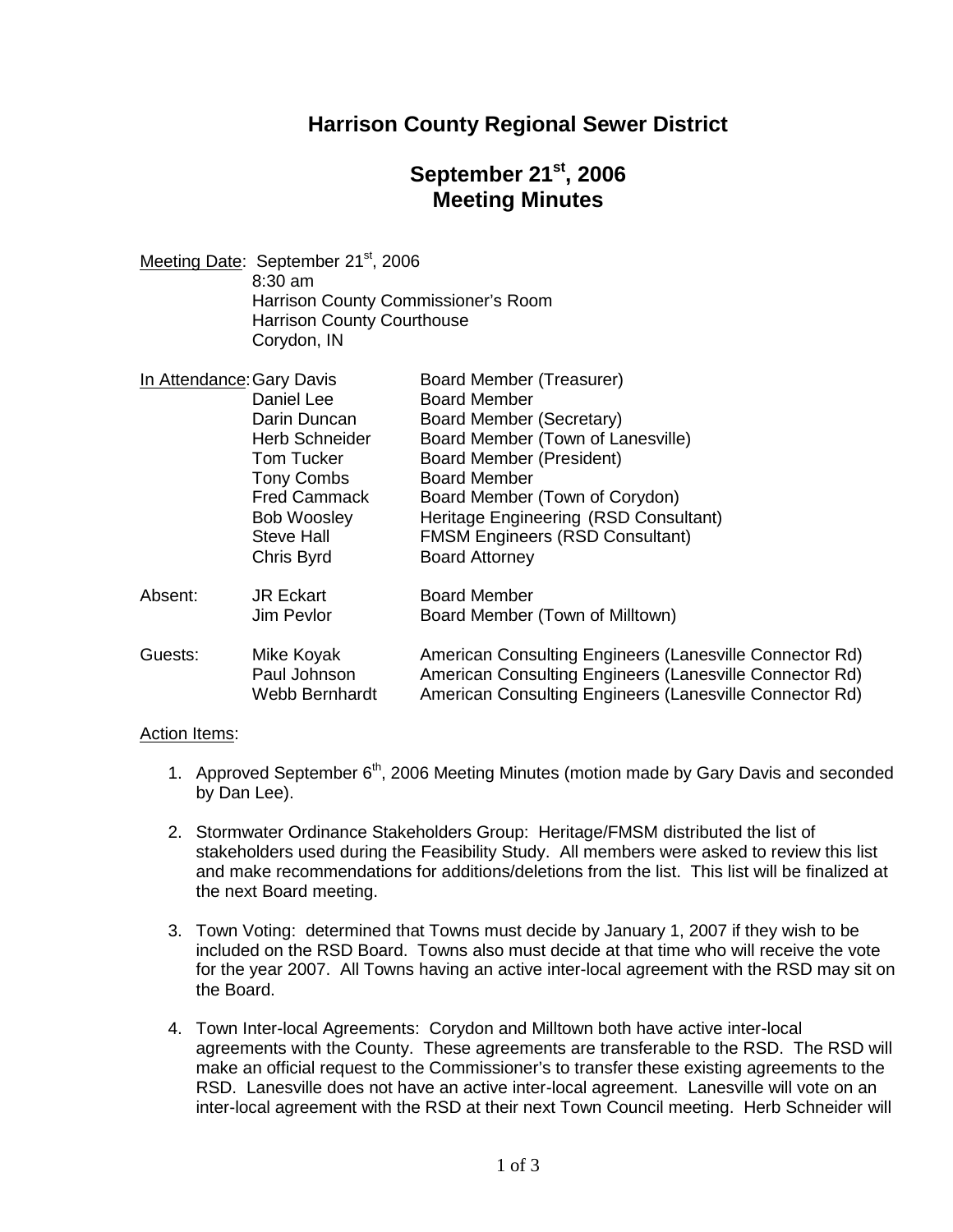be making this presentation to the Council and will bring it before the RSD Board upon action by the Town Council.

- 5. Invoices: Tom Tucker requested that future invoices from Heritage/FMSM be revised to match the budget categories in their contract. This will allow for proper tracking of funds and will assist in ensuring that sufficient funds are being allocated into each area.
- 6. Invoice approval: FMSM's stormwater grant invoice was approved (motion made by Dan Lee and seconded by Tony Combs). Heritage/FMSM invoice for RSD support was approved (motion made by Tony Combs and seconded by Dan Lee).

### Summary of Items Discussed

- 1. Lanesville Interchange/S.R. 64 Connector Road Update: The RSD Board requested that Kevin Russel (County Engineer) provide an update on the status of the Connector Road. Mr. Russel was on vacation and unable to attend the meeting. However, he made arrangements for the consultant working on this project, American Consulting Engineers, to attend and provide an update for the RSD Board. (Note: There were numerous residents in attendance at the meeting that were specifically at the meeting to discuss this project.) Those in attendance from American were Mike Koyak, Paul Johnson, and Webb Bernhardt. Mr. Koyak began the discussion by providing an overview of the project.
	- Initial study of possible alignments created Alternates 1 -3. (See attached map)
	- Alternates 4 & 5 were added due to comments received from environmental agencies.
	- The environmental assessment report identifies Alternate #4 as the preferred alignment.
	- A Public Hearing on the project to discuss the preferred Alternate will be held within 60 days.
	- Project Costs and Funding
		- First section of project from the Interchange to Georges Hill Road (which is the existing roadway section) has been fully funded. Design is being performed by the BONAR Group. American could not provide a full update on the status of the plans. Schedule currently calls for roadway construction in 2007/2008.
		- Remaining sections of roadway (from the first section to SR 64) has been divided up into 4 phases. Construction Cost for these phases: \$18M. Funds for these 4 phases have not yet been secured. This has caused delays in the project. Project was broken into 4 phases in an effort to get each phase under \$2.5M.
		- Current roadway design is for a 4 lane roadway (included as part of \$18M cost). In an effort to reduce costs they are considering reducing down to 2 lanes (bringing cost down to \$12M).
		- Schedule: The schedule for this project is currently uncertain pending resolution of funding issues by INDOT. The proposed bridge over the Norfolk Southern railroad is fully funded by INDOT, however, the approaches linking the bridge to the existing road system are not.
	- Property Owner Comments:
		- John Staples: owns 100 acres along proposed alignment. Concerned about the type of development that will occur.
		- Rosemary Park: does not agree with any of the alternate alignments.
		- Charles Clark: stated that many of the property owners along Alt 4 are opposed to the alignment.
		- Bill Osborne: asked when was funding approved for bridge? (answer given was 2003) Asked when were Alt 4 & 5 routes chosen? (answer given was 2004)